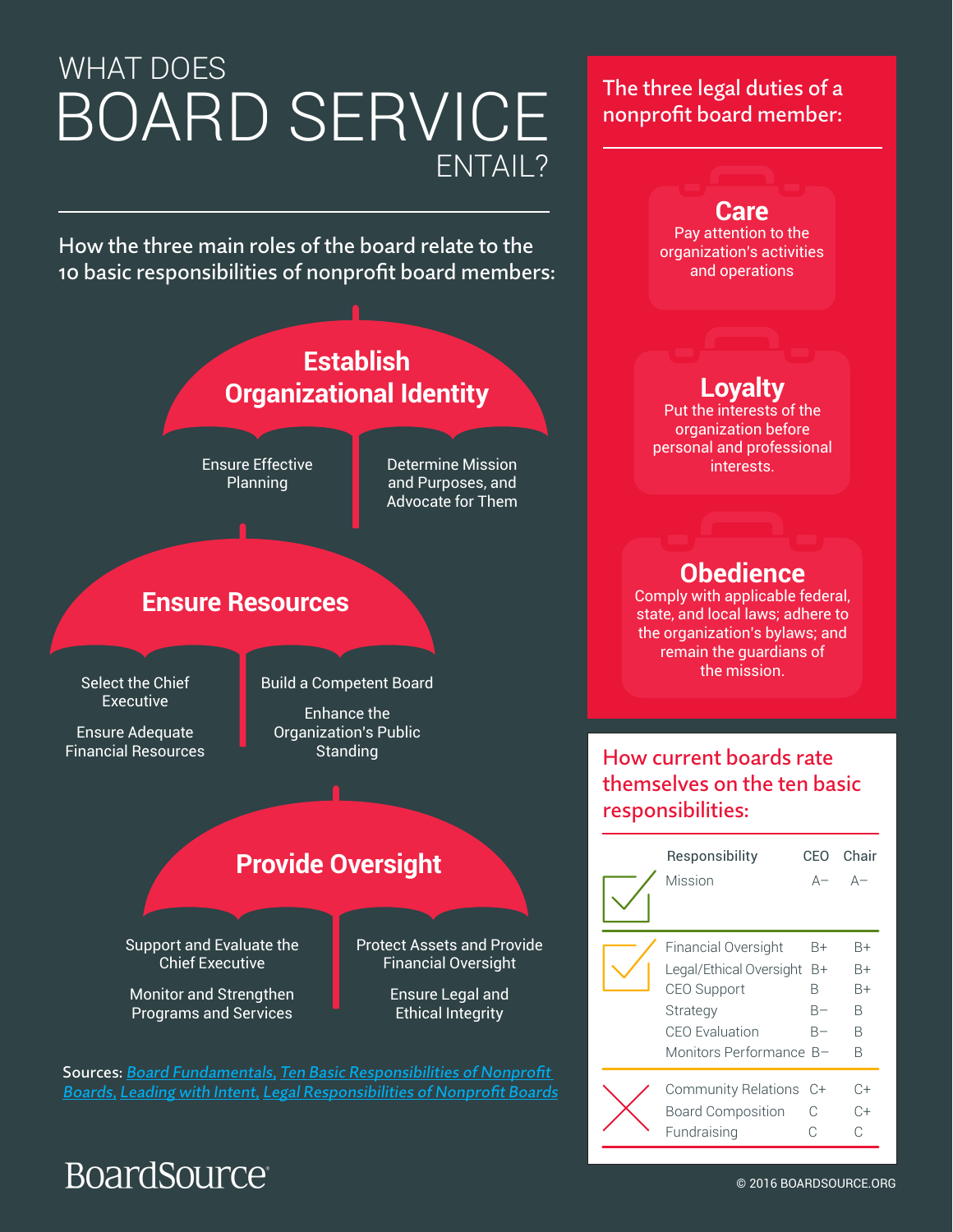

## **Olalla Center Governing Board Member Application**

| PERSONAL INFORMATION                          |                                                                                                        |  |
|-----------------------------------------------|--------------------------------------------------------------------------------------------------------|--|
| Name:                                         |                                                                                                        |  |
| <b>Address:</b>                               |                                                                                                        |  |
| Phone:                                        | Email:                                                                                                 |  |
| <b>Employer and Position (if applicable):</b> |                                                                                                        |  |
| <b>Education</b> (Institution and Degree):    |                                                                                                        |  |
|                                               |                                                                                                        |  |
| <b>EXPERIENCE</b>                             |                                                                                                        |  |
|                                               | Please list your last three volunteer experiences or leadership roles, e.g., on boards, committees and |  |

organizations (business, civic, community, fraternal, political, professional, recreational, religious or social):

| Organization | <b>Role/Title</b> | <b>Dates of Service</b> |
|--------------|-------------------|-------------------------|
|              |                   |                         |
|              |                   |                         |
|              |                   |                         |
|              |                   |                         |

Please list notable achievements in your service to above organizations: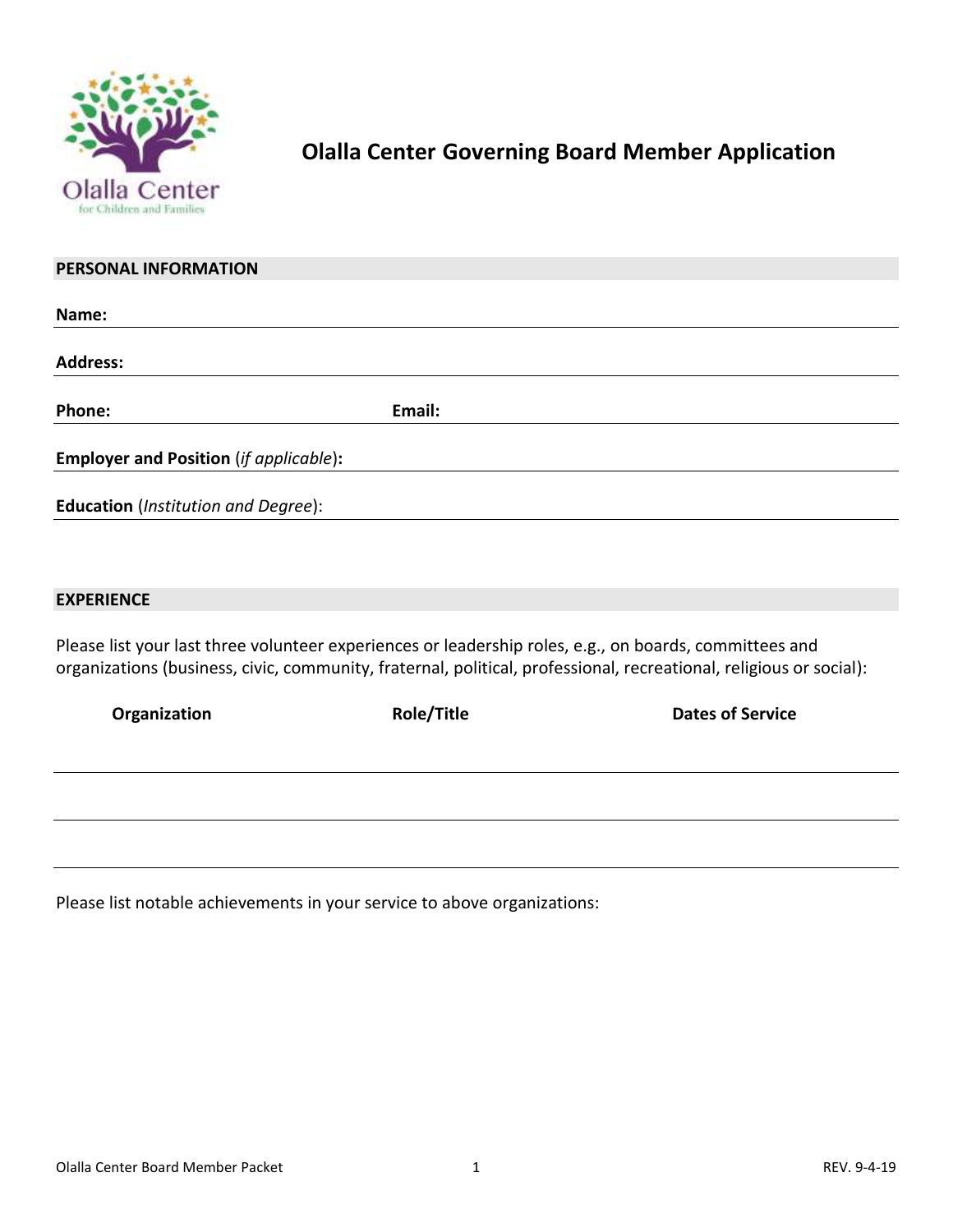#### **KNOWLEDGE, SKILLS, INTERESTS**

Please mark the skills and/or interests you would bring to our board:

| Accounting                    | Administration            | <b>Banking</b>            |
|-------------------------------|---------------------------|---------------------------|
| <b>Business Management</b>    | <b>Campaign Planning</b>  | Child Development         |
| <b>Community Service</b>      | Education/Instruction     | <b>Event Planning</b>     |
| Fundraising                   | <b>Grant Writing</b>      | <b>Human Resources</b>    |
| <b>Information Technology</b> | Law/Legal Issues          | Leadership Development    |
| Marketing/Social Media        | Mental/Behavioral Health  | Nonprofit Experience      |
| Outreach/Advocacy             | <b>Policy Development</b> | <b>Program Evaluation</b> |
| <b>Public Relations</b>       | <b>Reading Financials</b> | <b>Real Estate</b>        |
| <b>Strategic Planning</b>     | Web Design                | Other (List below)        |

Comments:

Time Commitment: The Olalla Center Board meets on the 2<sup>nd</sup> Wednesday of the month from 3-4:30 pm at the Olalla Center. You are expected to review your Board packet prior to the Board meeting and be prepared to discuss included items. (Date and time change from time to time as needed by the board.)

Are you able to meet that time commitment, at minimum?  $\Box$  Yes  $\Box$  No

Are you able to commit additional time to participate in committee work or activities?  $\Box$  Yes  $\Box$  No

#### **SUPPLEMENTAL QUESTIONS**

- 1) Do you foresee any conflict of interests serving on the Board?  $\Box$  Yes  $\Box$  No If yes, explain:
- 2) If you were to join our Board, are there any experiences you'd like to have as a board member or people you'd like to meet (e.g., training in Board governance, advocacy for our mission, county leaders, statewide collaboration)?
- 3) What does equity mean to you?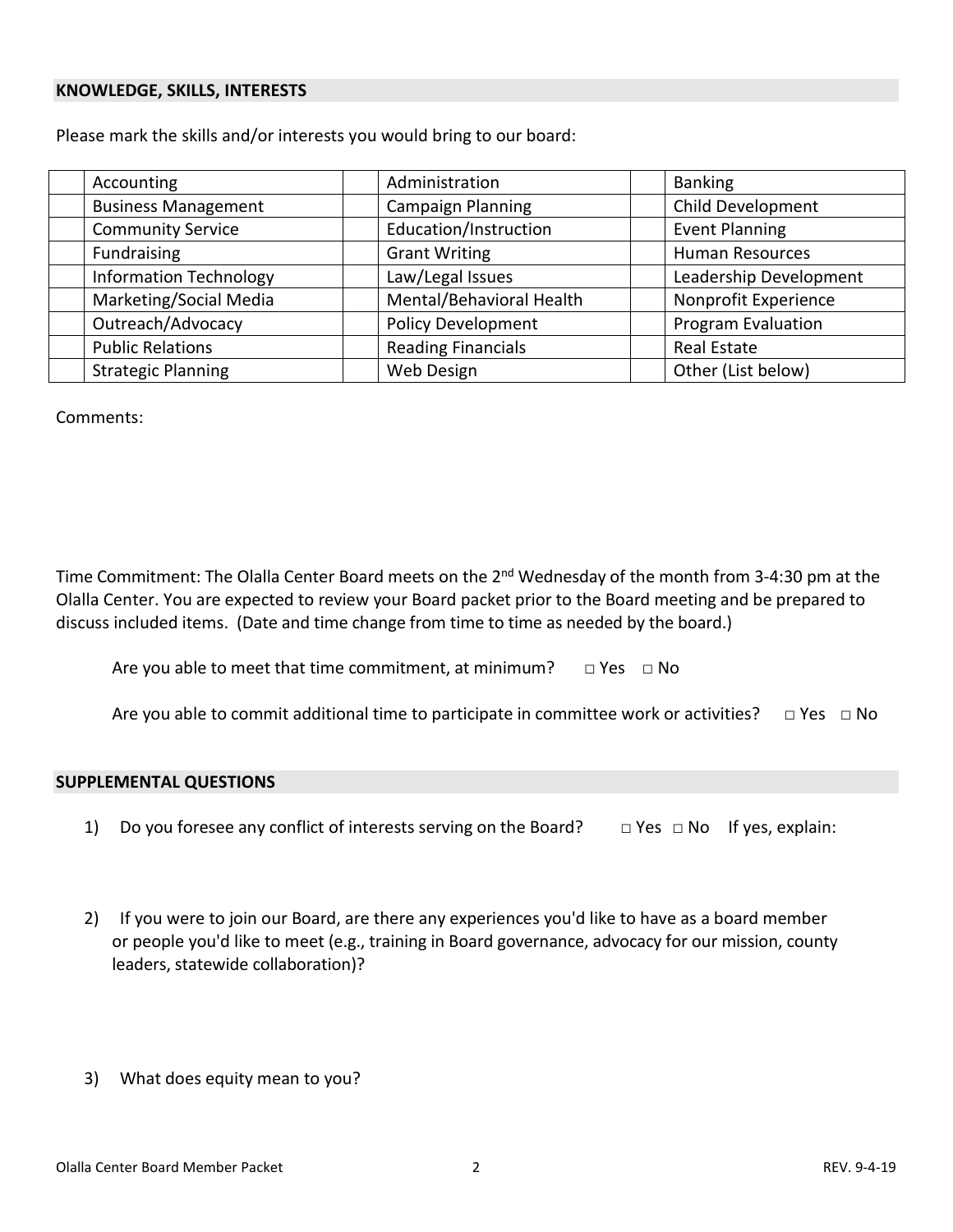- 4) Do you have any concerns about joining the Board?
- 5) What interests you about serving on the Olalla Board?
- 6) Is there anything you think you would need from the organization to make this experience a successful one for you?
- 7) As Olalla seeks funds through foundation grants, individual donations, and fundraising activities, the organization expects its Board members to support its fundraising efforts by making a financial contribution to the Olalla Center annually, in whatever amount is meaningful to the individual board member. Is this something that you can commit to?□ Yes □ No
- 8) Do you represent a specific population (e.g., parents, social services, veterans, law enforcement, business, LGBTQ, children)? □ Yes □ No If yes, indicate:

Signature Date

| Term of Service: Elected to the Olalla Center Board of Directors at regular meeting on |       |  |  |
|----------------------------------------------------------------------------------------|-------|--|--|
| <b>Position:</b>                                                                       | Term: |  |  |

\_\_\_\_\_\_\_\_\_\_\_\_\_\_\_\_\_\_\_\_\_\_\_\_\_\_ \_\_\_\_\_\_\_\_\_\_\_\_\_\_\_\_\_\_\_\_\_\_\_\_\_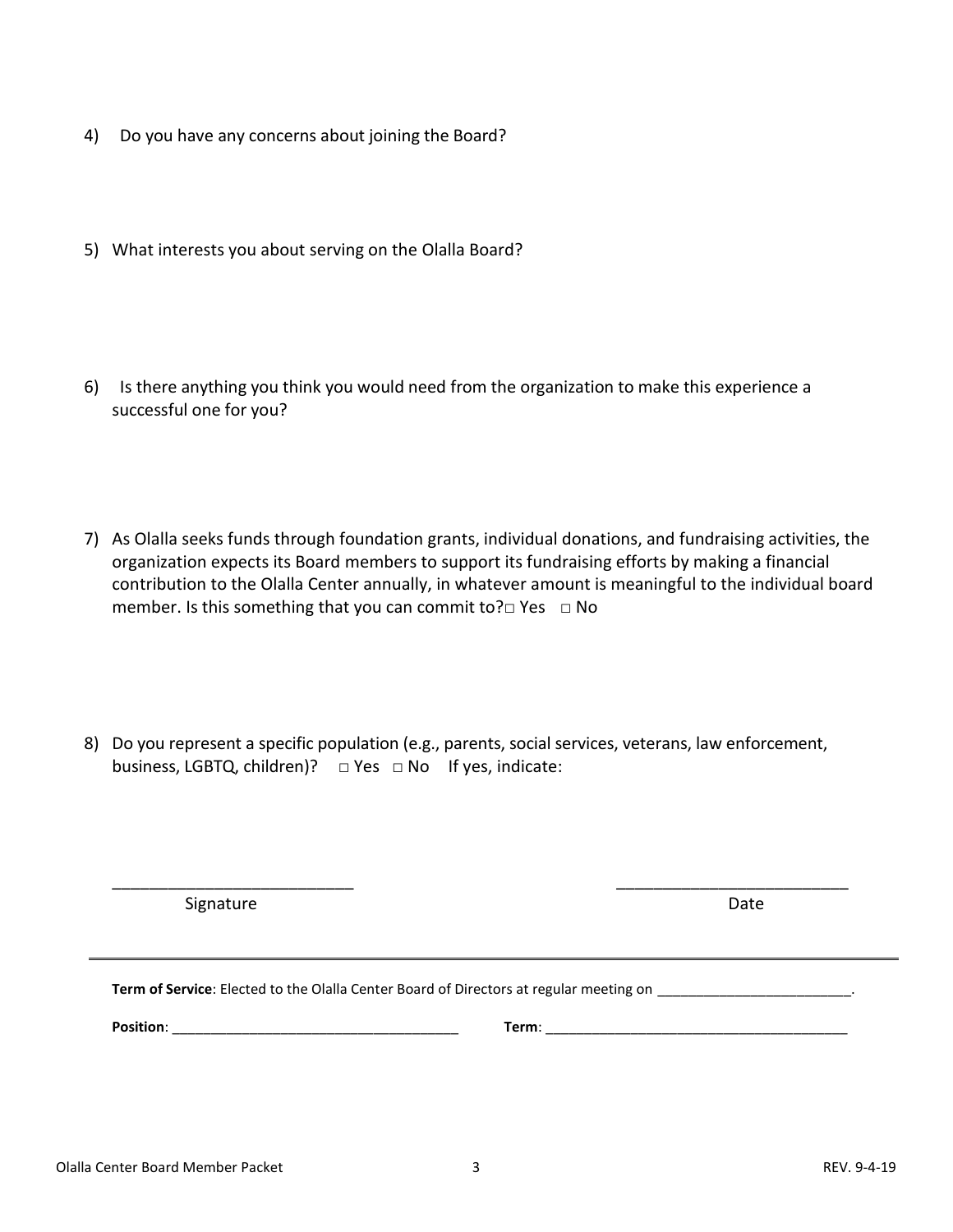

### **Board Member Expectations**

- 1. Attend all board meetings and come prepared to participate.
- 2. Know the organization's mission, purpose, goals, policies, programs, services, strengths, and needs.
- 3. Prepare for and conscientiously participate in board and committee meetings, including appropriate organizational activities when possible.
- 4. Act as an ambassador for the organization when in public, speaking only with one voice outside of board room.
- 5. Faithfully read and understand the organization's financial statements and otherwise help the board fulfill its fiduciary responsibility.
- 6. Avoid prejudiced judgments on the basis of information received from individuals. Urge staff members with grievances to follow established policies and procedures through their supervisors.
- 7. Advise the Executive Director and the Board President of all significant matters that come to your attention.
- 8. Volunteer outside of board role when appropriate.
- 9. Suggest to the appropriate committee possible nominees for board membership who would make significant contributions to the board and the organization.
- 10. Serve in leadership positions and undertake special assignments willingly and enthusiastically.
- 11. Follow trends in the organization's field of interest and keep informed.

Board Member Signature **Date** 

\_\_\_\_\_\_\_\_\_\_\_\_\_\_\_\_\_\_\_\_\_\_\_\_\_\_\_\_\_\_ \_\_\_\_\_\_\_\_\_\_\_\_\_\_\_\_\_\_\_\_\_\_\_\_\_